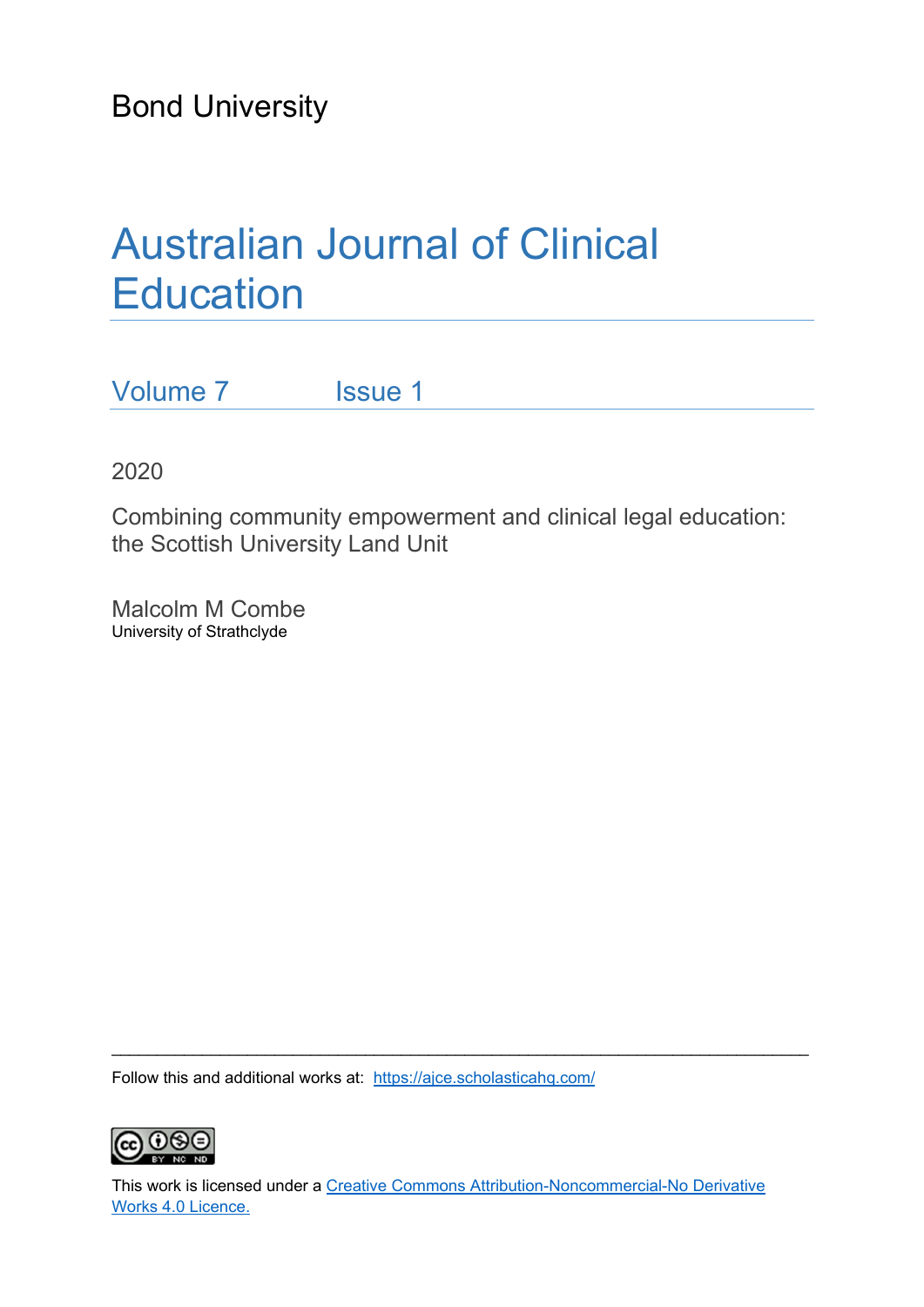# **Combining community empowerment and clinical legal education: the Scottish University Land Unit**

**Malcolm M Combe\***

<sup>\*</sup> Senior Lecturer in Law, University of Strathclyde

Thanks very much to Pippa Robertson for her input in the early stages of SULU, and also to Linda Gillespie, Elspeth Mathieson and everyone else at DTAS/COSS who has assisted with SULU along the way. Thanks also to Dave Thomson from the Scottish Government's community land team for his input to student training. Last but certainly not least, thanks to the student volunteers for making what was initially a vague idea hatched by Pippa and the author into a reality. Professor Donald Nicolson (University of Essex) and Dr Rhonda Wheate (University of Strathclyde) kindly provided comments on a draft of this paper; the usual disclaimer about any errors being the responsibility of the author applies.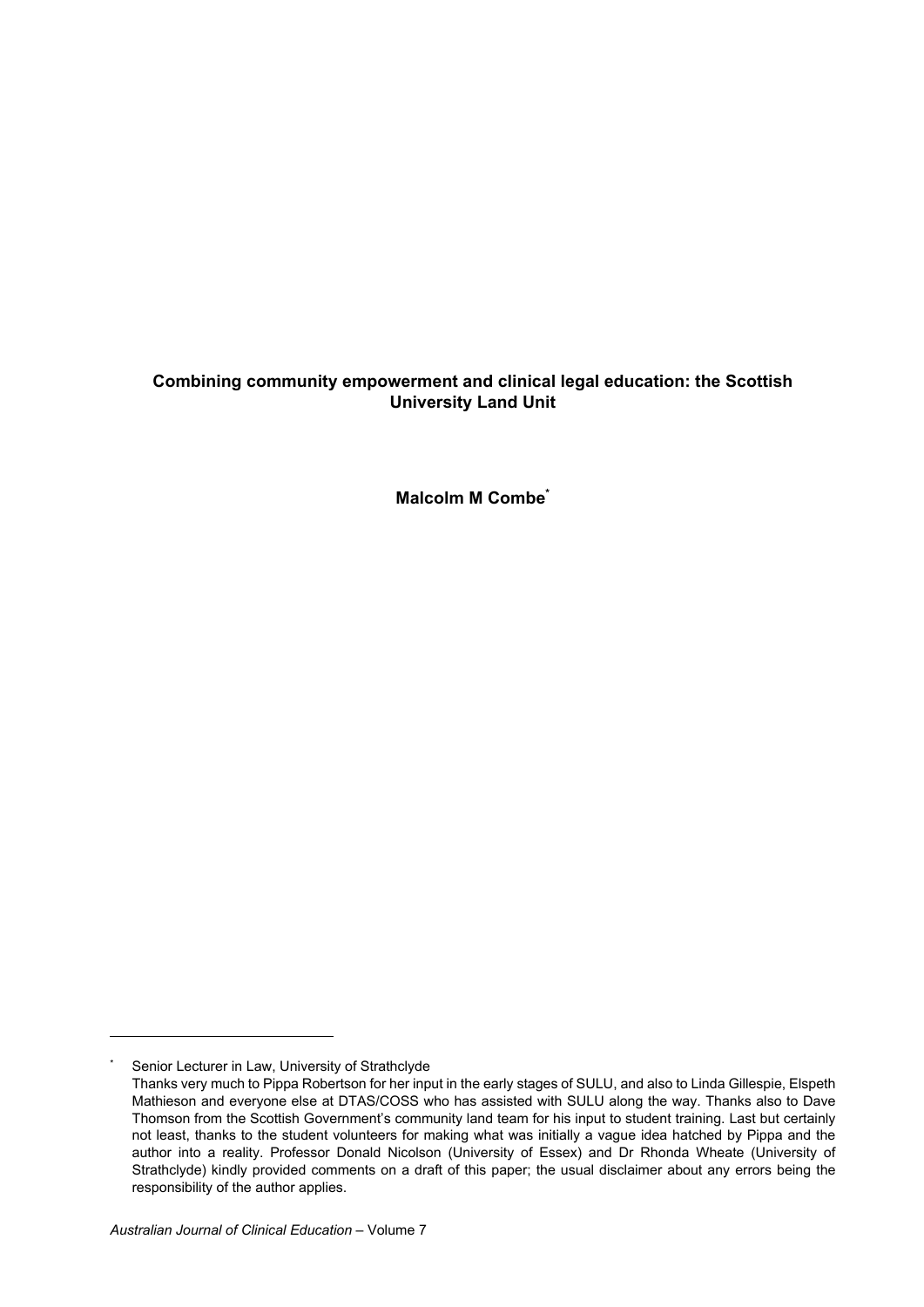## **Abstract**

For two years an initiative called the Scottish University Land Unit has partnered volunteer law students with an existing support agency that brings law students (with academic support) together with communities in Scotland seeking empowerment opportunities through access to local land or buildings. Drawing on the information and experience garnered over that period of operation, this paper will offer some reflections on the early life of the Scottish University Land Unit – or SULU – and also highlight the scheme to an international audience. It does this by giving an overview of existing scholarship and highlights the potential clinical benefits a student who engages with clinical legal education might gain, before giving an overview of the contemporary context and law relating to community empowerment and land reform in Scotland. Next, it will detail how SULU brings together the complementary goals of student development and serving the community. Lastly, this paper will conclude with a discussion on the future of SULU, and by offering some insights that may inspire similar schemes in different sectors or jurisdictions.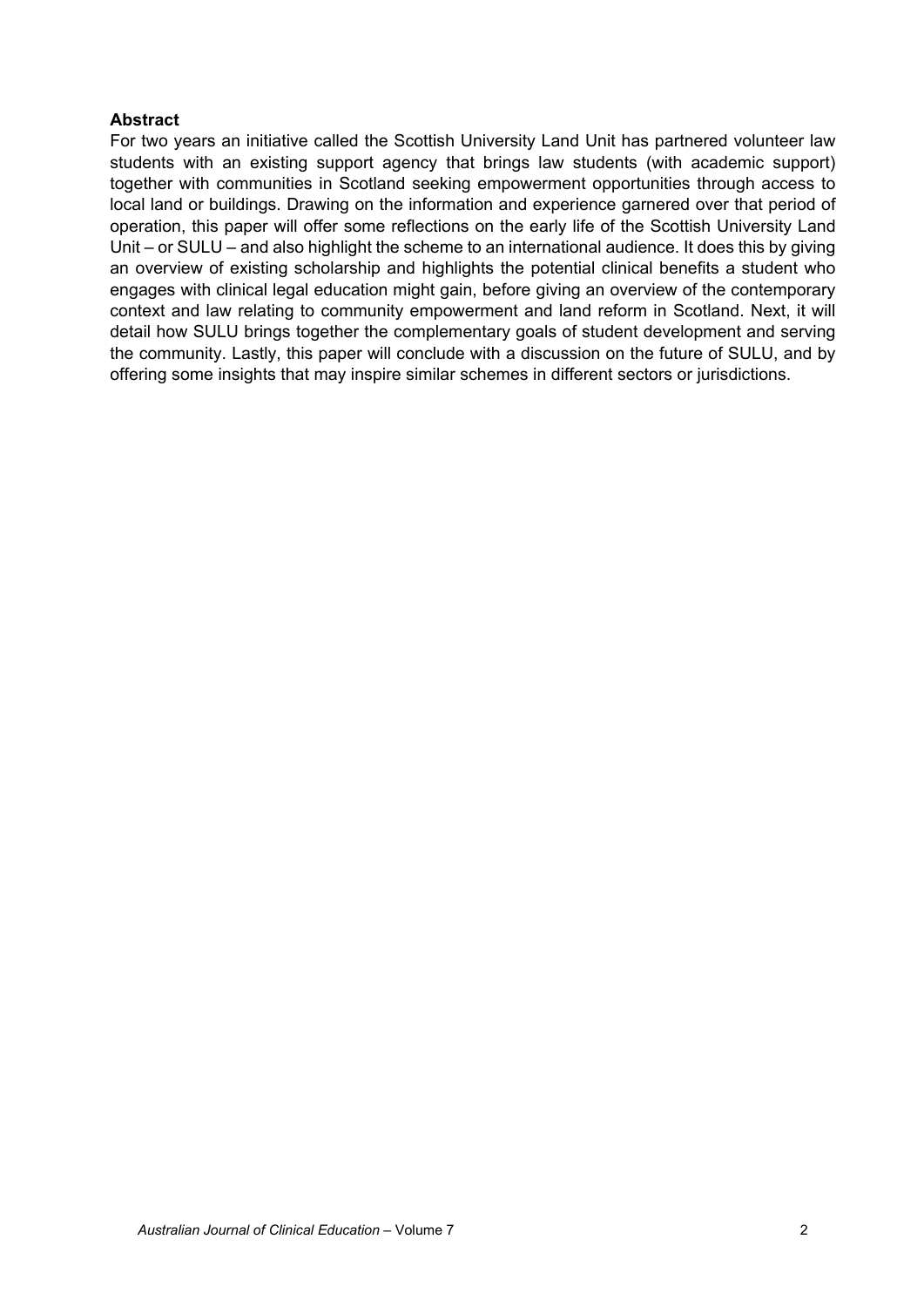#### **I INTRODUCTION**

In January 2018, an initiative called the Scottish University Land Unit launched as a partnership between the Scottish charity the Development Trusts Association Scotland, through its Community Ownership Support Service,<sup>1</sup> and volunteer law students studying at the University of Aberdeen.<sup>2</sup> As will be explained in this paper, this pilot scheme aimed to demonstrate that various complementary outcomes could be achieved in terms of clinical legal education and serving the public good. The hope was that the scheme would accomplish this by bringing law students (with academic support, where relevant) together with communities seeking access to land, either by way of using Scotland's land reform laws or through more orthodox channels.

The exact reasons why Scottish communities might feel motivated to acquire land might not be immediately evident to a non-Scottish audience. As will be explained further below, there are some Scots law mechanisms to facilitate the transfer of land to legal entities representative of communities, which were introduced by the Scottish Parliament in recent years. Some communities might struggle to appreciate or apply these mechanisms to their circumstances, and in turn, struggle to unlock or afford existing advice and assistance channels for a community land scheme. Pro bono assistance for such communities might offer a solution to what would otherwise be an unmet legal need, and an initiative like the Scottish University Land Unit might be particularly suited to play this role. The availability of support through students helping under the banner of a reputable and established host organisation could increase the resource of that host and simultaneously develop the skillset of volunteer students. Further, if implemented properly and strategically, volunteer students might be insulated against potentially problematic issues, such as difficulties of obtaining insurance for its activities or causing friction with commercial firms who might otherwise have been instructed to provide legal support.

After an initial pilot phase of a year, the Scottish University Land Unit – generally abbreviated to SULU, in the full knowledge that Gene Roddenberry decided to boldly go for that name when he created a Star Trek character – has since expanded to include volunteer students from the universities of Dundee, Glasgow and Strathclyde. January 2020 marked the second full year of SULU's operations, and the experiences of SULU's volunteers, those supporting the scheme (including the Scottish Government, which has provided some financial support), and the communities it has helped are beginning to offer a dataset that can be analysed in terms of its overall impact. The circumstances of the Covid-19 pandemic and the related pause of everyday life provided an opportune time to engage in this exercise. Further, even without those experiences to reflect on, a general discussion of SULU can also serve to highlight this system to an audience outside of Scotland. This discussion may even inspire, or at least inform, similar schemes in different jurisdictions.

This paper is presented in five parts. First, the case for any initiative like SULU will be analysed with reference to existing scholarship in order to provide an overview of the benefits that students who engage with clinical legal education might gain. Second, the paper will give a brief overview of the contemporary context and law relating to community empowerment and land reform in Scotland. This will be presented in the expectation that those reading it will not need anything more than a primer, but that primer will help to set the scene for the existence of an organisation for students to partner with. Third, there will be an explanation of how the scheme works in practice. Fourth, the dataset of the first two years of SULU operations will be presented and initial

<sup>1 &#</sup>x27;About COSS', *Community Ownership Support Service* (Web Page) <https://dtascommunityownership.org.uk/about-coss>. 2 'Scottish University Land Unit', *Community Ownership Support Service* (Web Page)

<sup>&</sup>lt;https://dtascommunityownership.org.uk/community/community-asset-transfer/build-land-law-law/scottishuniversity-land-unit-sulu>.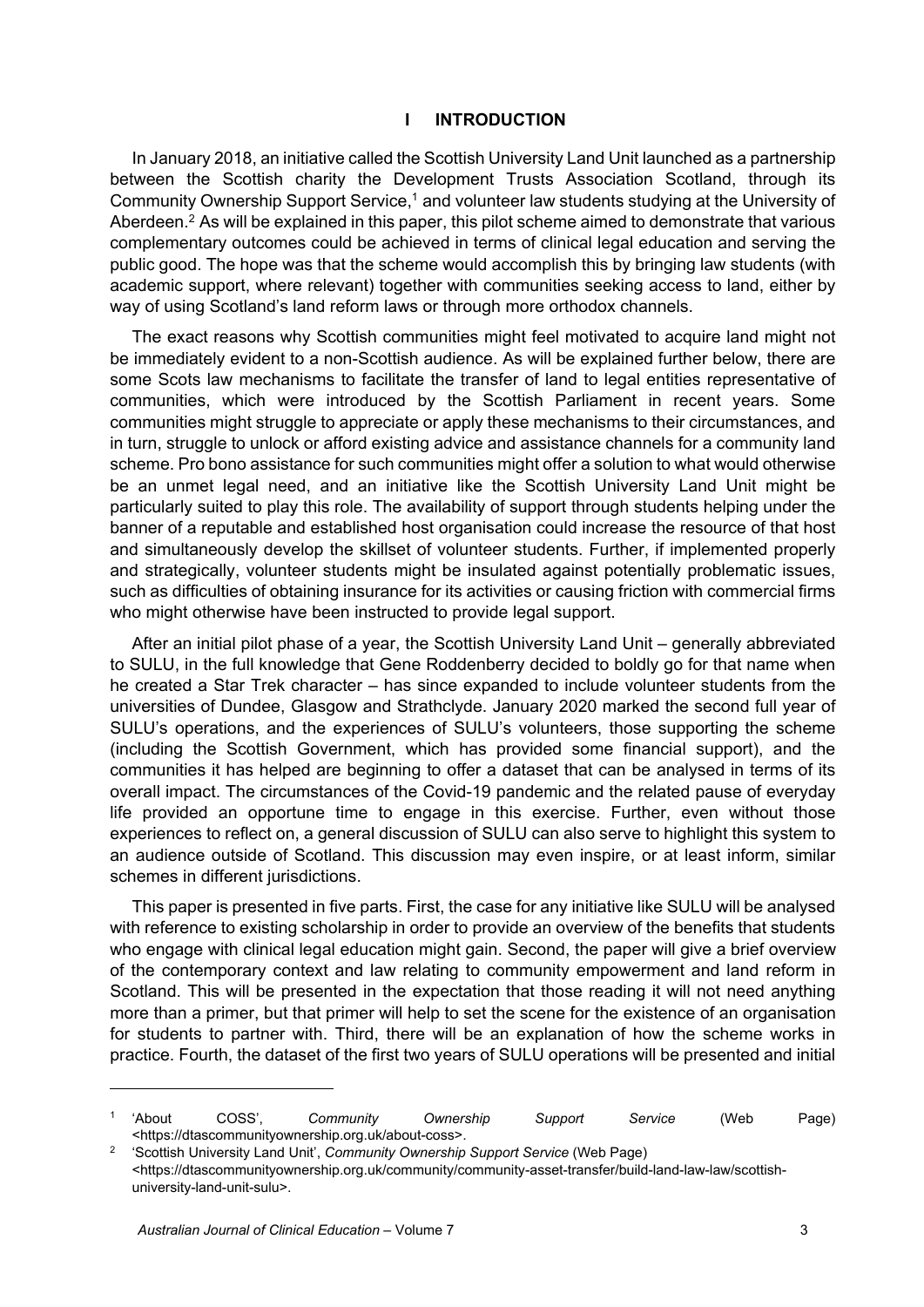analysis offered. Finally, the paper will offer several learning points, in terms of what SULU can itself learn from its operations, and also by providing more general insights for schemes in different sectors and indeed jurisdictions.

## **II THE CASE FOR INITIATIVES LIKE SULU**

Clinical legal education (CLE) now plays a recognised and important role in education, scholarship and providing access to the law in many jurisdictions.<sup>3</sup> Student law clinics or other schemes (including placements and internships) whereby students can interact with and gain experience from real clients or consumers engaging with public legal education form a recognisable part of the architecture of many law schools.4

In brief, using the skill and enthusiasm of law students,<sup>5</sup> whether that is part of a formal curriculum or an extra-curricular activity,<sup>6</sup> 'live-client' clinical legal education seeks to provide practical support to those who need assistance but cannot otherwise obtain it (perhaps owing to a lack of legal aid eligibility coupled with a lack of funds, or an inability to recognise a legal problem).7 Such support is broadly of two types: '*just in case*'; and '*just in time*'.8 '*Just in time*' advice is usually a distress purchase (by someone who can afford a lawyer) or a distress request (by someone who cannot), made when circumstances require information or guidance at short notice. '*Just in case*' advice gives people useful information that they may need at some point in

<sup>3</sup> Consider: E Chemerinsky, 'Why Not Clinical Education' (2009) 16 *Clinical Law Review* 35; K Kerrigan and V Murray, *A student guide to clinical legal education and pro bono* (Palgrave Macmillan 2011); Jeff Giddings, *Promoting Justice Through Clinical Legal Education* (Justice Press, 2013); Linden Thomas et al, *Reimagining Clinical Legal Education* (Hart, 2018); Lydia Bleasdale, Beverley Rizzotto, Rachel Stalker, Lucy Yeatman, Hugh McFaul, Francine Ryan, Nick Johnson and Linden Thomas, 'Law clinics: What, why and how?' in Linden Thomas and Nick Johnson (eds), *The Clinical Legal Education Handbook* (University of London Press, 2020) at <https://humanities-digitallibrary.org/index.php/hdl/catalog/book/clinical-legal-education>. For a recent update, see E Hall, 'Editorial: Reflecting on the "Power" of Clinical Legal Education' (2020) 27(1) *International Journal of Clinical Legal Education* 1. Recent UK data on students and pro bono was published by the UK charities LawWorks and the Clinical Legal Education Organisation, in Law School Pro Bono and Clinic Report 2020: <https://www.lawworks.org.uk/solicitorsand-volunteers/resources/lawworks-law-school-pro-bono-and-clinics-report-2020>. 4 The Australian context for this was explained in a recent article: Francina Cantatore, 'New Frontiers in Clinical Legal

Education: Harnessing Technology to Prepare Students for Practice and Facilitate Access to Justice' *Australian Journal of Clinical Education* (Online Journal Article, 2019) [5(1) 1-18, 2-3] <https://ajce.scholasticahq.com/article/11191-new-frontiers-in-clinical-legal-education-harnessing-technology-toprepare-students-for-practice-and-facilitate-access-to-justice>. On public legal education more generally, see David McQuoid-Mason (ed), *Street Law and Public Legal Education: A collection of best practices from around the world* 

*in honour of Ed O'Brien* (Juta, 2020). 5 It is acknowledged that there can be some scepticism and perhaps even, in some circumstances, risk of letting students loose before they are fully-fledged lawyers: see, for example, S Zeidman, 'Sacrificial Lambs or the Chosen Few?: The Impact of Student Defenders on the Rights of the Accused' (1996) 62 *Brooklyn Law Review* 853. This being said, in the circumstances of SULU under discussion in this article it is hoped that the field of operations and procedures can suitably protect against any perceived risk. 6 On this point, see Malcolm Combe, 'Selling intra-curricular clinical legal education' (2014) 48(3) *The Law Teacher*

<sup>281;</sup> Stephan van der Merwe, 'A Case Study in Advocating for Expanded Clinical Legal Education: The University of Stellenbosch Module' (2017) 28 Stellenbosch Law Review 679. There is also a debate that might be had about voluntary pro bono and compulsory pro bono work. That will not be explored here.<br>See generally Hazel Genn, *Paths to Justice: What people do and think about going to law* (Hart Publishing, 1999)

and, for a Scottish perspective, Hazel Genn and Alan Paterson, *Paths to Justice Scotland: What people do and think about going to law (Hart Publishing, 2001).*<br>The distinction between the two was explained in the UK Parliament as follows (per the then Solicitor General):

<sup>&#</sup>x27;There are two types of PLE. "Just in case" PLE is all about ensuring that people have skills, information and knowledge about their rights. "Just in time" PLE is all about giving people knowledge and support when a legal issue happens to arise. Both types of provision are equally important…' United Kingdom, *Parliamentary Debates*, House of Commons, 15 May 2018, vol 641, column 101 (Robert Buckland). See also the (undated) resource provided by the UK charity LawWorks: 'A Ten Year Vision for Public Legal Education', *LawWorks* (Online Article) <https://www.lawworks.org.uk/sites/default/files/files/10YearVisionForPLE-web.pdf>.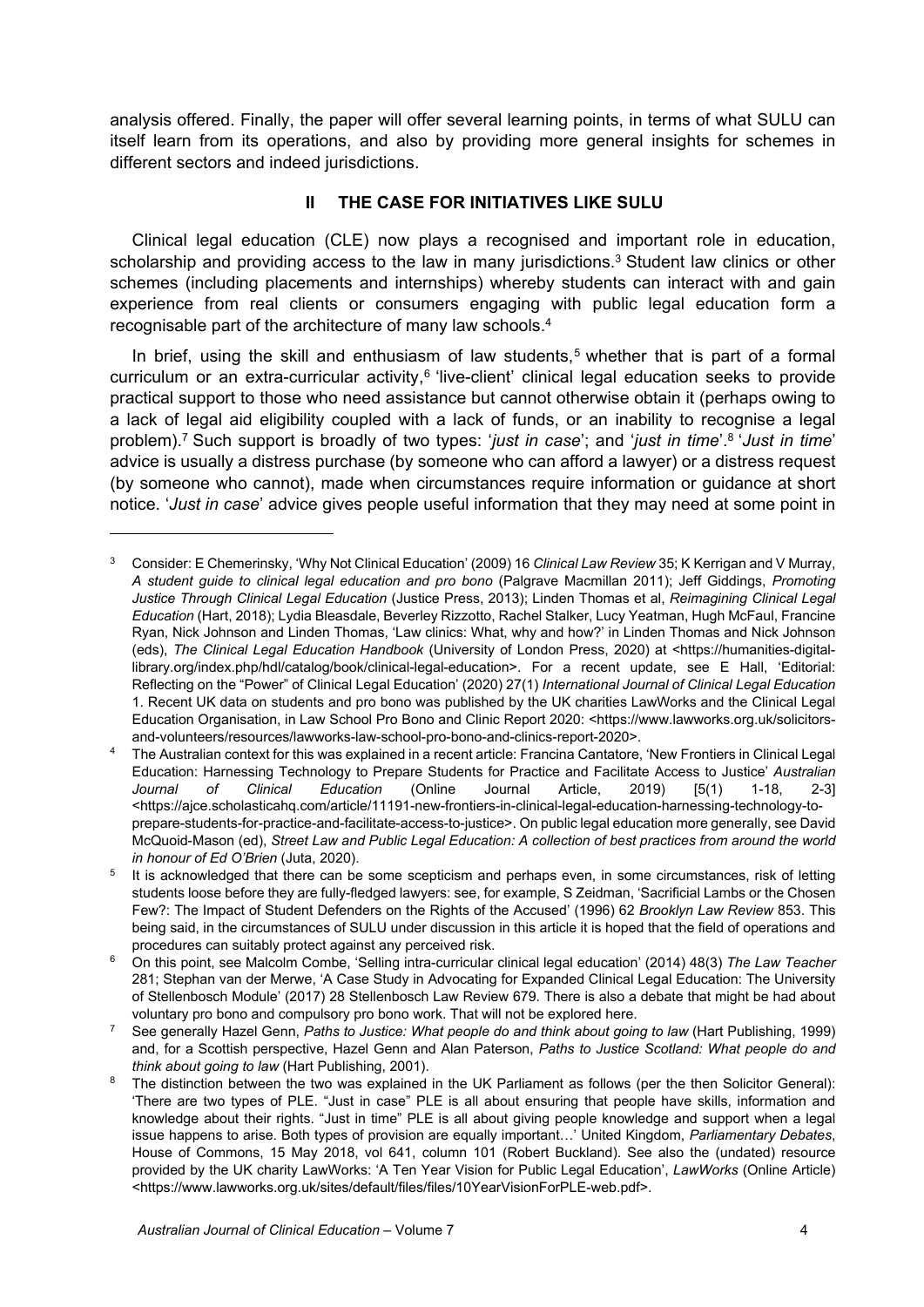the future without any critical time implications. As we will see below, SULU is more towards the '*just in case*' end of the spectrum, albeit communities may be subject to (or may benefit from) legal effects in the not too distant future depending on what courses of action they take after receiving information from SULU.

Another point that can be considered is the objective of clinical legal education. At this point we often meet the [false] dichotomy of whether CLE should be about social justice or student development: is it to improve law students by making them a more polished processor and presenter of information, or is it to improve society by deploying students into the provision of access to justice?9 CLE can be for *both*. That is to say, properly delivered CLE can improve both students and society, not to mention having a longer-term benefit of inculcating notions of access to justice early in a legal career in a way that can be carried forward.<sup>10</sup>

## **III SCOTTISH LAND REFORM AND THE CASE FOR SULU**

With suitable acknowledgement of the brevity of the above discussion regarding CLE in general, the next issue to consider is the Scottish University Land Unit in particular. Clinical legal education activities might focus on specific areas of the law, or they might be deliberately generalist (but often subject to particular exceptions from the scope of service, for example in relation to family law).11 Naturally, SULU falls in the former, specialist category.

The present author, one of the founding partners of SULU, has a particular interest in land reform and community empowerment in Scotland.<sup>12</sup> This might lead to one critique, related to the extent to which a clinician should seek to use their own research interests to direct CLE activities. Any perception of such overbearing overall supervision should give a degree of pause, but then again it does seem relatively uncontroversial that an academic specialising in, say, employment law, immigration law or landlord and tenant law will feel more comfortable supporting students in relation to those specialist topics.

This paper will now provide a brief overview of the contemporary context and law relating to land reform in Scotland. This overview, presented as a primer rather than an in-depth study,<sup>13</sup> will

As regards the latter question, there might be an issue whether that should be something for students to do, as if there is a problem maybe it should be for the state rather than students to take appropriate action. In Scotland, higher education for Scottish students has been largely funded by the Scottish Government for many years, so that might be deployed as an argument for the deployment of students in this way. Separately, there may be an indirect social justice benefit by way of encouraging and shaping law clinic students to commit to assisting those most in need of support after their involvement with student pro bono work has concluded, perhaps through career choice or by continuing to offer other forms of assistance: consider Donald Nicolson, '"Our roots began in (South) Africa": Modelling law clinics to maximise social justice ends' (2016) 23(3) *International Journal of Clinical Legal Education* 

<sup>87.&</sup>lt;br><sup>10</sup> See Donald Nicolson, 'Calling, Character and Clinical Legal Education: A Cradle to Grave Approach to Inculcating

a Love for Justice' (2013) 16 *Legal Ethics* 36. 11 For example, the University of Strathclyde Law Clinic states on its website: 'We provide help on a wide variety of problems and disputes… *although we will usually not take on family disputes where children are involved*' 'Become A Client', *University of Strathclyde Law Clinic* (Web Page) <https://www.lawclinic.org.uk/legaladvice/become-a-

client>. 12 The author was an adviser to the Scottish Government's Land Reform Review Group from 2013-2014. Its Final Report, 'The Land of Scotland and the Common Good' was published by the Scottish Government in 2014 and can be found online: <https://www.gov.scot/publications/land-reform-review-group-final-report-land-scotland-commongood/>. The most recent manifestation of this interest is an interdisciplinary co-edited collection: Malcolm M Combe, Jayne Glass and Annie Tindley (eds), *Land Reform in Scotland: History, Law and Policy* (Edinburgh University Press, 2020).<br><sup>13</sup> More detailed analysis can be found in Malcolm M. Combe, 'Community Rights in Scotland', in Ting Xu and Alison

Clarke (eds), *Legal Strategies for the Development and Protection of Communal Property* (Oxford University Press, 2018) and Malcolm M. Combe 'Legislating for community land rights' in Combe, Glass and Tindley, *Land Reform in Scotland* (n 12) 154.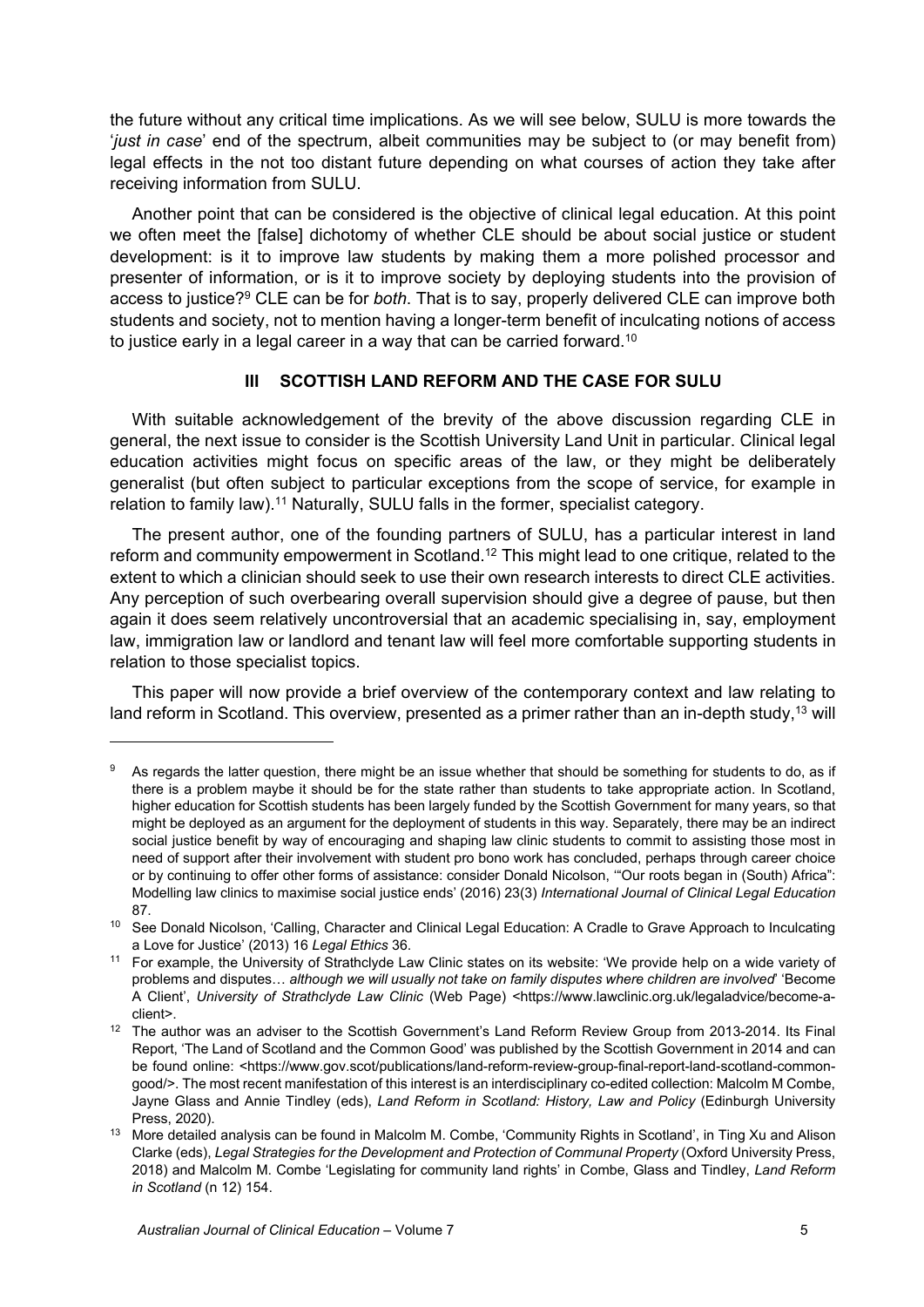highlight the contemporary appetite for land reform and community empowerment in Scotland, and indeed the context for the existence of a community-oriented support organisation for students to partner with.

## **A** *Land reform in Scotland – a primer*

The so-called Scottish land question,<sup>14</sup> which broadly relates to how land in Scotland is owned and used (and the apparent injustices (broadly and imprecisely defined) relating to that), <sup>15</sup> has been a slow-burning and occasionally not-so-slow-burning issue for hundreds of years, particularly in the Highlands and Islands of Scotland. That locality and its traditional occupiers where affected by a historical episode that has come to be known as the Highland Clearances, whereby non-owner occupiers of land vacated their traditional areas (perhaps with some encouragement from landowners or their agents who wished to engage in land schemes that they felt were incompatible with such traditional occupancy), and the effects of the Clearances linger in folk memory and even in the rural demographics that prevail today many years after the land struggles of the 19<sup>th</sup> century that led to the introduction of the highly-regulated system of crofting tenure<sup>16</sup> in Highland Scotland.<sup>17</sup>

The preceding paragraph is, of course, an oversimplification of a complex situation. It also says nothing about the pressing challenges that exist in some of contemporary Scotland's urban areas,<sup>18</sup> the concentration of land ownership,<sup>19</sup> the power balance between the owners of large estates and those who live on or near them,<sup>20</sup> or the diverse issues that prevent the delivery of

<sup>&</sup>lt;sup>14</sup> See Ewen A. Cameron, 'Still on the Agenda? The Strange Survival of the Scottish Land Question, 1880-1999' in

Combe, Glass and Tindley, *Land Reform in Scotland* (n 12) 94. 15 Consider Andy Wightman, *The Poor Had No Lawyers: Who Owns Scotland (and How They Got it)* (Edinburgh: Birlinn, 2015), which was first released in 2010 but is now in its fourth Edition, and John McEwen, *Who Owns Scotland? A Study in Land Ownership* (Polygon, 2<sup>nd</sup> ed, 1981).<br><sup>16</sup> Crofting law operates to regulate individual croft holdings and the common grazings shared by crofters in various

townships across the Highlands and Islands of Scotland. It was introduced to provide protections to occupiers of land who were not owners of the land they lived and worked on, providing them with security of tenure, a system of rent control, and compensation for any improvements they made to land. Further information about crofting can be found on the website of the Crofting Commission, a non-departmental public body that has a statutory role in relation to crofters and croft land: *Crofting Commission* (Web Page, 2020) <https://crofting.scotland.gov.uk/>. Relevant detail is also provided below.<br><sup>17</sup> On the Highland Clearances and the later formation of crofting communities in the Highlands and Islands of

Scotland, see Jim Hunter, The Making of the Crofting Community (Birlinn, 2000) (first published 1976).<br><sup>18</sup> For a flavour of the urban context, see David Adams, 'The potential for urban land reform in Scotland' AESOP-

*ACSP Joint Congress* (Research Publication, 15-19 July 2013) <http://eprints.gla.ac.uk/81527/>, and the collected resources at 'Urban Land' *Community Land Scotland* (Web Page, 2020)

<sup>&</sup>lt;https://www.communitylandscotland.org.uk/urban/>. 19 On this topic, a paper submitted to the Scottish Affairs Committee at the UK Parliament suggests a figure in the region of 432 landowners (or related landowning entities) own 50% of the privately-owned rural land in Scotland: James Hunter, Peter Peacock, Andy Wightman and Michael Foxley, '432:50 – Towards a comprehensive land reform agenda for Scotland: A briefing paper for the House of Commons', (Scottish Affairs Committee, 2013) <https://old.parliament.uk/business/committees/committees-a-z/commons-select/scottish-affairs-

committee/news/land-reform-inquiry/>. 20 For example, see this media release by the interest group Community Land Scotland which characterised the exercise of monopoly-esque power by some land owners as an 'affront': 'Monopoly exercise of landowner power is an affront to a modern, democratic and socially progressive Scotland, says Community Land Scotland', *Community Land Scotland* (Online Article, 2020) <https://www.communitylandscotland.org.uk/2019/03/monopoly-exercise-oflandowner-power-is-an-affront-to-a-modern-democratic-and-socially-progressive-scotland-says-community-landscotland/>. That media release followed on from work by the Scottish Land Commission, a body created by the Land Reform (Scotland) Act 2016, in relation to the scale and concentration of land ownership in Scotland: >. 'Scale and Concentration of Land Ownership' *Scottish Land Commission* (Online Article, 2020) <https://landcommission.gov.scot/our-work/ownership/scale-and-concentration-of-land-ownership>.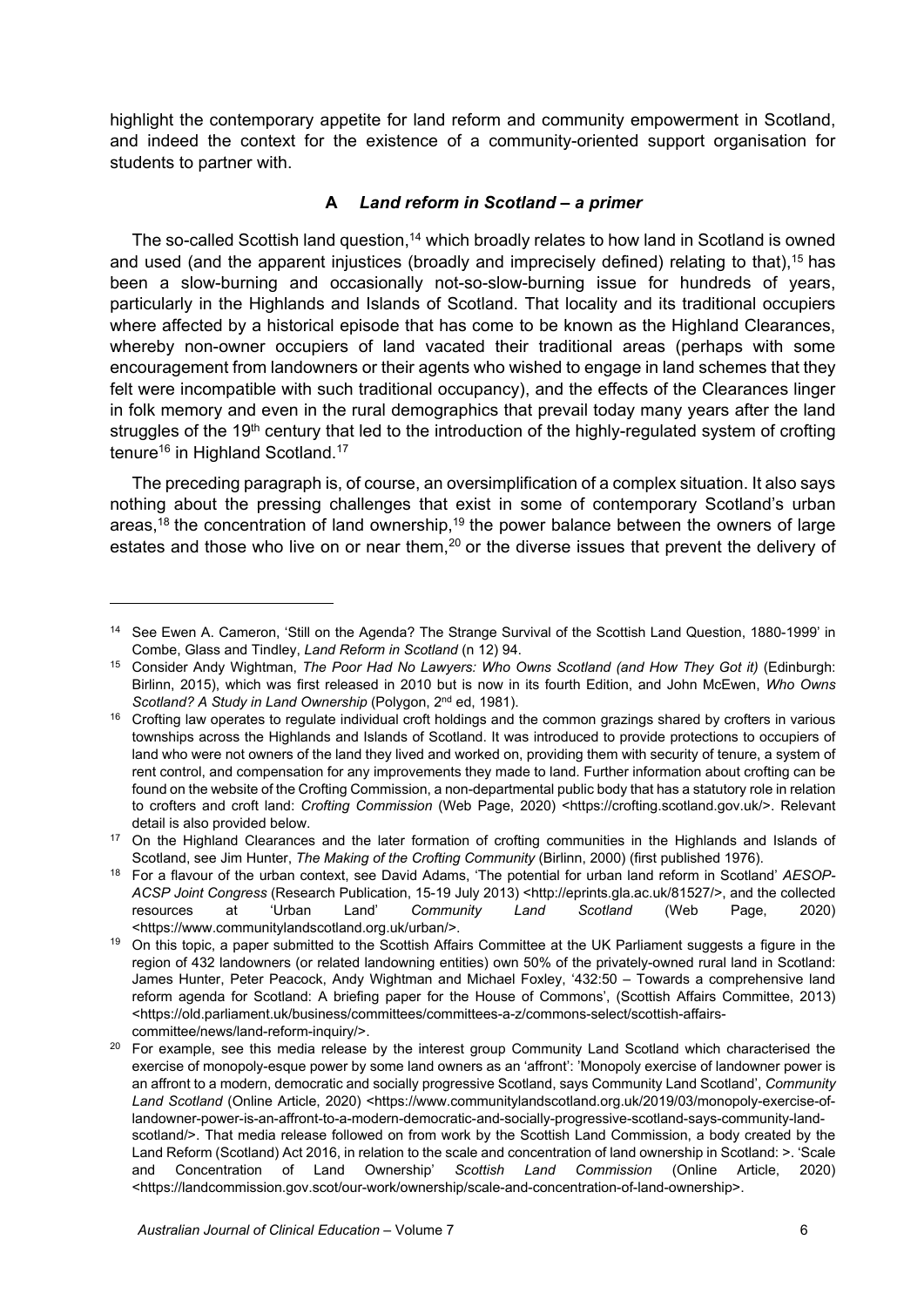affordable rural housing.<sup>21</sup> It would be impossible to correctly catalogue all the factors that have fed into the recent push for, and legislation relating to, Scottish land reform. For present purposes, and with a legally qualified audience in mind, it might be useful to pick out some relevant details and two key dates that can be used to set some of the scenes.

Scotland has shared a legislature with the rest of Great Britain (and later the United Kingdom) since the Anglo-Scottish Union of 1707, although Scots law – which had developed into a recognised system before 1707 – remained as Scotland's own legal system after the Union with England and Wales. The UK Parliament did on occasion pass law that reformed Scottish land law as a whole or delivered a legal regime with a specific geographical effect (as it did with the introduction of crofting law in 1886),<sup>22</sup> but it was the passage of the Scotland Act 1998 and the advent of devolution from the UK parliament to a delegated authority that delivered a Scottish legislature with law-making power over a wide range of matters, including Scots private law, with both the legislative time and the political inclination to embrace many aspects of land reform.

Numerous Acts of the Scottish Parliament on Scottish land law were enacted in its early years. Whilst some of these might have been about more technical aspects of the discipline.<sup>23</sup> the Land Reform (Scotland) Act 2003 had a decidedly policy-oriented outlook and function. It brought in two rights of community acquisition, with Part 2 of the Act giving rural communities a right of preemption (first refusal) over land that they had publicly registered an interest in, securing 'first dibs' on the targeted asset if the present owner decided to sell, and Part 3 of the Act allowing communities in crofting areas to force a sale of specific crofting land from a private land owner (for value).24 (For completeness, and to explain the numbering of the Parts of the legislation, Part 1 relates to the separate topic of public access rights to the outdoors.)<sup>25</sup> In both cases, the land would then be owned and administered by a locally accountable organisation, and the transfer would only be allowed to take place if that organisation and the transfer itself had been vetted by the Scottish Ministers as being in-line with the twin goals of the transfer being in the public interest and compatible with furthering the goal of sustainable development.

Those rights to buy turned out to be but the first wave of land reform measures. Further reform followed, notably through the Community Empowerment (Scotland) Act 2015 and then the Land Reform (Scotland) Act 2016.26 Both these statutes introduced additional rights of acquisition that provided for forced sale from the existing owner, either owing to that owner allowing the land to be in a neglected, abandoned or environmentally detrimental state, or where a community was able to demonstrate that a transfer of the land was necessary to further sustainable development, subject to many caveats including a need to demonstrate that a lack of any transfer would cause the local community harm.<sup>27</sup> The 2015 Act also widened the earlier pre-emptive right to buy

<sup>&</sup>lt;sup>21</sup> See this news item and the related report prepared by the Scottish Land Commission in partnership with Savills (UK) Ltd (part of the global real estate business Savills PLC): 'Rural Housing', *Scottish Land Commission* (Online

Article) <https://landcommission.gov.scot/news-events/news-blog/rural-housing>.<br><sup>22</sup> By way of the Crofters Holdings (Scotland) Act 1886. Crofting law was consolidated into one statute by the UK Parliament by the Crofters (Scotland) Act 1993. It has been much amended since then and a full explanation of it is beyond the scope of this essay. See further Eilidh I. M. MacLellan, 'Crofting Law' in Combe, Glass and Tindley,

Land Reform in Scotland (n 12) 293.<br><sup>23</sup> Consider the Abolition of Feudal Tenure etc. (Scotland) Act 2000 and the Title Conditions (Scotland) Act 2003.<br><sup>24</sup> See Malcolm M. Combe, 'Parts 2 and 3 of the Land Reform (Scotland

Land Question?' 2006 Juridical Review 195.<br><sup>25</sup> See Malcolm M. Combe, *The ScotWays Guide to the Law of Access to Land in Scotland* (John Donald, 2018).<br><sup>26</sup> See Malcolm M. Combe, 'The Land Reform (Scotland) Act 2016: anot

<sup>2016</sup>*Juridical Review* 291. 27 See Malcolm Combe, 'Rights to buy: the new addition' (2020) 65(7) *Journal of the Law Society of Scotland* 34.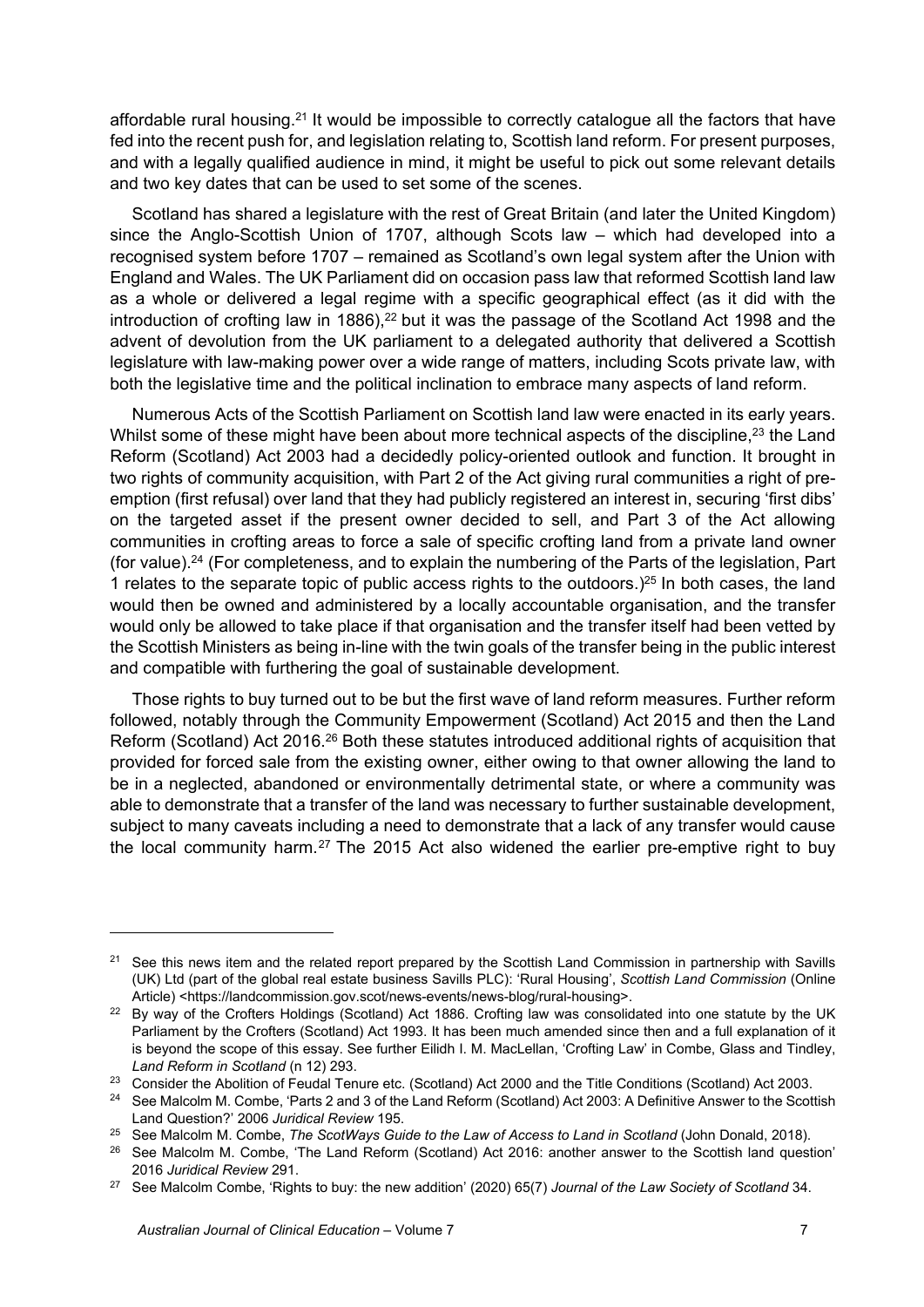contained in Part 2 of the 2003 Act to cover both urban and rural Scotland<sup>28</sup> and provided a scheme to facilitate asset transfers from public sector entities to local communities where that was appropriate.

# **B** *Land reform in Scotland – the role of SULU*

As is clear from this overview, Scotland's ongoing land reform journey has brought it to a place that offers various rights to communities when interacting with land owned by public entities and private individuals. Consequently, even sophisticated (non-lawyer) professionals might struggle to fully grasp the necessary components for successful land acquisition or be able to quickly ascertain whether making use of one or more legislative scheme is appropriate at all. On simple access to law analysis, there is a case for making appropriate help available.

Communities have had a degree of support in recent years, including via the Development Trusts Association Scotland and its Scottish Government-backed Community Ownership Support Service. There has also been some *ad hoc* grant support for individual schemes at suitable stages through the Scottish Government-backed Scottish Land Fund.29 Such support notwithstanding, there is nevertheless a perception that some communities or local projects could benefit from further backing at certain stages of a community scheme. This can be anecdotally confirmed by the enthusiastic reaction to a tweet<sup>30</sup> sent by the author announcing the launch of the SULU initiative. Prior to that social media episode, a more robust academic case was presented by McKee and Roberts in their 2016 report for the Scottish Government. That report, entitled *Good practice in overcoming barriers to community land-based activities*, noted:31

Whilst there is a need for the appropriate professionals to progress transactional/legal processes…, an opportunity is recognised for a specific support role between community bodies and lawyers in particular, which may be more economical.

Another point that might be noted here is that acquiring land *without* reference to a community right to buy process, this being something that several important examples of Scottish community ownership have managed to do, $32$  is still not an easy process to navigate. Communities engaging in the Scottish conveyancing process will not ordinarily be able to do so with in-house resources, especially if a non-land reform but altogether more classic land transfer issue crops up, perhaps relating to a dispute about ownership of a parcel of land or a dubious right of access.<sup>33</sup> This would

<sup>&</sup>lt;sup>28</sup> On the inaugural use of an urban community right to buy, see John A Lovett and Malcolm M Combe, 'The parable of Portobello: lessons and questions from the first urban acquisition under the Scottish community right-to-buy

regime' (2019) 80(2) *Montana Law Review* 211. 29 Although backed by the Scottish Government, this fund is administered by the National Lottery and Highlands and Islands Enterprise on its behalf. In recent years the Scottish Land Fund has had an annual budget of £10 million, but it is unclear what will happen in the future. See 'Scottish Land Fund' *TNL Community Fund* (Web Page)

<sup>&</sup>lt;https://www.tnlcommunityfund.org.uk/funding/programmes/scottish-land-fund>. 30 @MalcolmCombe (Twitter, 25 January 2018, 15:28) <https://twitter.com/MalcolmCombe/status/956549235574484994>. The tweet garnered approximately sixty

retweets (including a share by the Scottish Cabinet Secretary with land reform in her portfolio). 31 Annie McKee and Deb Roberts, 'Overcoming Barriers to Community Land-based Activities: Guidance' *Scottish Government* (Report, 29 July 2016) [7.2] <https://www.gov.scot/publications/good-practice-overcoming-barriers-

community-land-based-activities/>. 32 For a general overview of community schemes in the Scottish Highlands and Islands, including some prominent examples which happened prior to the legislative routes coming into existence and others that came to pass owing to the potential for resort to the legislative route, see Jim Hunter, *From the Low Tide of the Sea to the Highest* 

Mountain Tops: Community Ownership in the Highlands and Islands of Scotland (The Islands Books Trust, 2012).<br><sup>33</sup> For an overview of what needs to happen in a standard transaction (in terms of what culminates in a transfer ownership in line with section 50 of the Land Registration etc. (Scotland) Act 2012), not to mention insight into the various thing that can prove problematic, see George L. Gretton and Kenneth G. C. Reid, *Conveyancing* (W. Green, 5th ed, 2018).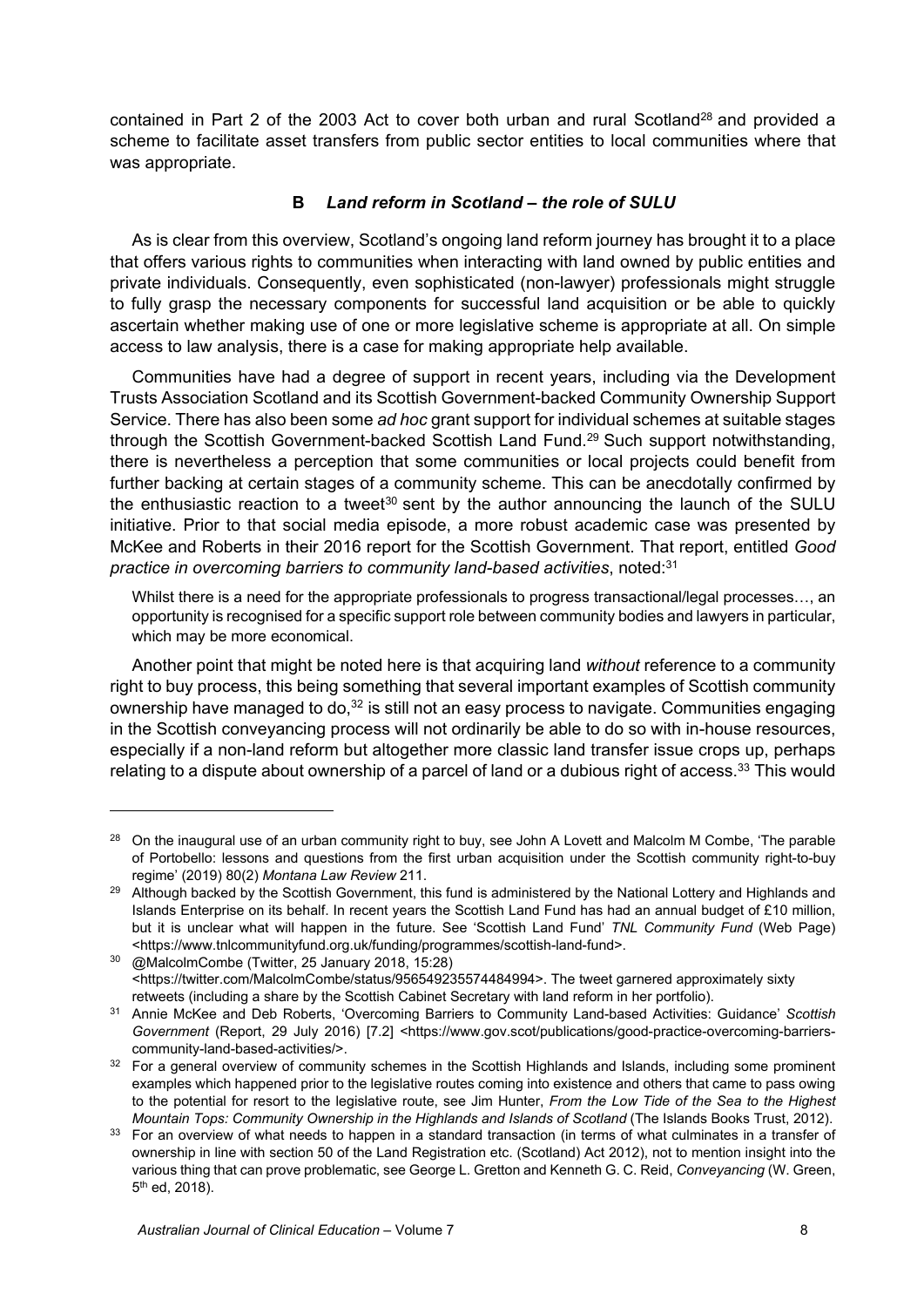be a hiccup even if there happened to be a willing seller.<sup>34</sup> Further, any non-statutory community acquisition would still need to be routed through a suitable and locally accountable juristic entity (which might need to be incorporated in a way that is flexible enough to engage with a future statutory land acquisition), and any funders from the public or private sector might expect certain things of the community. Meanwhile, a community might be faced with legal problems that are not connected to a new acquisition of land, which might relate to the use of existing communityowned land or land owned by a neighbour. Once again, such issues might require some help from outside the community's existing stock of social capital.

It is not anticipated that law students will be able to solve all these potential issues for a community or indeed handle the nuts and bolts of the conveyancing process, but SULU volunteers are able to detail options or perhaps even stave off problems for the future, and also identify when an appropriate point for instructing legally qualified advisers has been reached. With this in mind, it is hoped that SULU's activities would not irritate lawyers by taking instructions away from them. In terms of the point made by McKee and Roberts, they identified a gap where legal instructions were not happening *anyway*, so the activities of SULU should not deny solicitors an income stream and in turn, undermine goodwill for the CLE activity. Meanwhile, SULU students are not expected to (for example) report on a title to land or offer a definitive view on the existence or scope of a servitude right of access, so again there should be no ill-will generated concerning activities for which professional advice would be more appropriate.

For completeness, it might be worth explaining that existing landowners who could be faced with a community seeking to acquire their land should not have any particular concerns about SULU activities. Beyond the act of getting involved as a volunteer, which might in and of itself indicate a certain land reform sympathy, SULU students are not encouraged to adopt a partial position and (as with any law clinic advisors) are warned against the dangers of adopting the views of anyone who engages them on a wholesale basis. The scope of works for SULU volunteers is to detail the law and set out options in a comprehensible way, without going beyond that. Further, it might even be hoped that providing communities with realistic and pragmatic options early in the process will help to manage expectations and avoid certain conflicts that could emerge, which would be a positive outcome for the majority of (rational, non-disputatious) landowners.

#### **IV HOW DOES SULU WORK?**

Having set out the context behind and the case for the Scottish University Land Unit, it now falls to explain how it is structured and how it functions. It is hoped that this will be of comparative interest, but at this point, it must also be acknowledged that having a partnership with the Development Trusts Association Scotland and its Community Ownership Support Service (COSS) was serendipitous in the extreme. The relationship with COSS is crucial; absent such an existing resource, starting something like SULU from scratch would have been a challenging undertaking with implications for matters such as publicity, supervision and insurance.

<sup>&</sup>lt;sup>34</sup> Negotiated sales are catered for in terms of a protocol agreed between what might be thought of as contrasting interest groups, namely Community Land Scotland (which represents its membership of community land owners: *Community Land Scotland* (Web Page) <https://www.communitylandscotland.org.uk>) and Scottish Land and Estates (which represents rural businesses including what might be thought of as more traditional country estate owners: <https://www.scottishlandandestates.co.uk>): see 'Community Land Scotland and Scottish Land & Estates: Protocol for Negotiated Sales' *Community Land Scotland* (Online Report, May 2016) <https://www.communitylandscotland.org.uk/wp-content/uploads/2016/06/CompleteCLSProtocol.pdf>.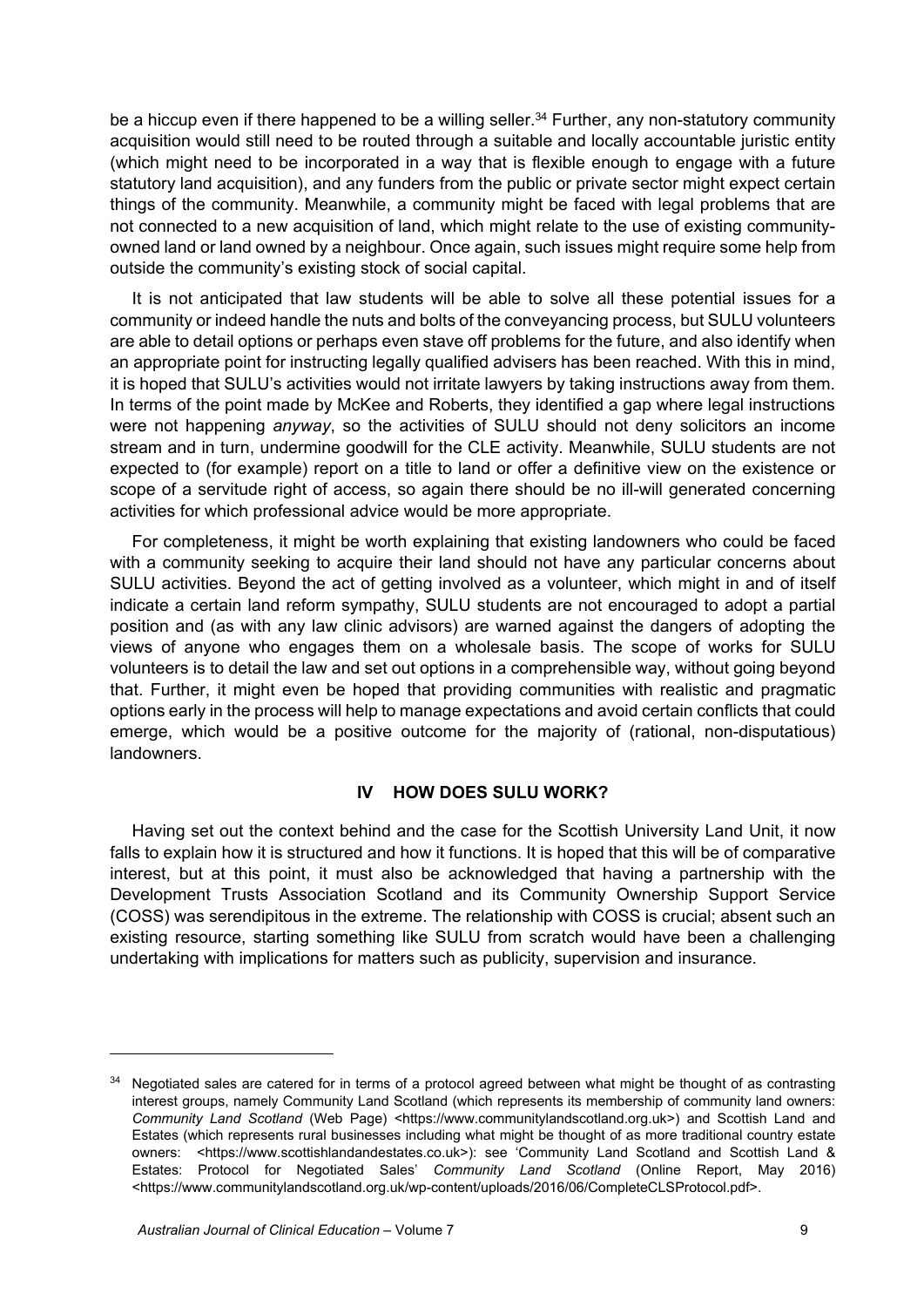The tie-in with COSS does bring to mind a certain overlap with farming student volunteers out for placements or internships. That is a recognised model of  $CLE$ ,  $35$  which, done properly, is a win-win of providing student development opportunities and increasing provision.<sup>36</sup> SULU is not, however, a full internship. Instead, SULU has what might be termed a 'bank' of volunteers, who operate on a reactive basis whenever COSS receives an instruction that is appropriate for delegation and triage.<sup>37</sup>

At this point, it might be worth noting two benefits of the SULU model that flow from the partnership with COSS. The first benefit is that SULU assistance is not restricted by geographical region (i.e. the city in which the students are based at a particular university). This, of course, assumes that COSS is suitably able to engage across Scotland, but this point at least seems more likely to be true for COSS than for a new-start project trying to replicate its specialist field.

The second benefit is a benefit that SULU shares with more immersive CLE placements: clients do not need to do anything special or go anywhere new to seek out advice and assistance. Users liaise with a provider in precisely the same manner that they would be doing anyway.

With SULU, the provider is COSS, and the users are community groups in Scotland. After communities have made contact with the established entity of COSS, SULU students then assist where COSS advisers deem that appropriate. This might be when they are looking for an explanation of what the law says (where the research skills of law students in the midst of studying land law to an advanced level would be well-utilised), or simply where the resources of COSS can be better deployed elsewhere. SULU volunteers would then undertake the delegated task, with designated academic contacts at each university assisting with any questions about the law, and COSS fielding any questions about the scope of the work, before reporting their findings to COSS. COSS would take matters forward with the community or make a supervisory intervention to render any advice into a client-facing resource. No contact details for the service user are provided to the student volunteers throughout this process, to reduce the risk of a student volunteer going straight to the community representative without going through quality assurance.

At least two aspects of the SULU volunteer bank merit further interrogation, namely: who is eligible to volunteer; and what is expected of them as a volunteer. At both its pilot phase and in its second year of operation SULU was open to volunteers enrolled in a suitable Scottish degree or postgraduate diploma programme and, where relevant, at an appropriate stage of study. There is no need for a student to be part of an existing law clinic: a deliberate design-feature of SULU is that students from institutions with no law clinic (as is currently the situation at Dundee and Glasgow universities) are as entitled to join as those who study at an institution with a law clinic. All that is asked of volunteers is that students have read and noted acceptance of SULU's mission statement<sup>38</sup> and that they are at an appropriate stage of study. It might be useful to set out the route to Scots law qualification to put the latter point in context.

<sup>&</sup>lt;sup>35</sup> For an outline, see the discussion at Cantatore (n 4) 3 (at footnote 8), including a reference to Graeme Coss, 'Field Placement (Externship): A Valuable Application of Clinical Education' (1993) 4(1) Legal Education Review 29. See also Liz Curran, 'Responsive Law Reform Initiatives by Students on Clinical Placement at La Trobe' (2004) 7(1) Flinders Journal of Law Reform 287 and Giddings (n 3) 89-94.<br><sup>36</sup> Cf Nicolson, "Our roots began in (South) Africa": Modelling law clinics to maximise social justice ends' (n 9) 123.<br><sup>37</sup> See Francine Ryan and Hugh McFaul,

Johnson (eds) *The Clinical Legal Education Handbook* (n 3) 47 at 50, where a similar system of triage is identified for the online Open Justice Law Clinic. 38 The short mission statement is available online. It states: '*The Scottish University Land Unit (SULU) has been set* 

*up to encourage law students across Scotland to take an active interest in land reform, community empowerment, and community rights in respect of land; and, working in partnership with the Development Trusts Association Scotland (DTAS) and the Community Ownership Support Service (COSS), to provide practical support to*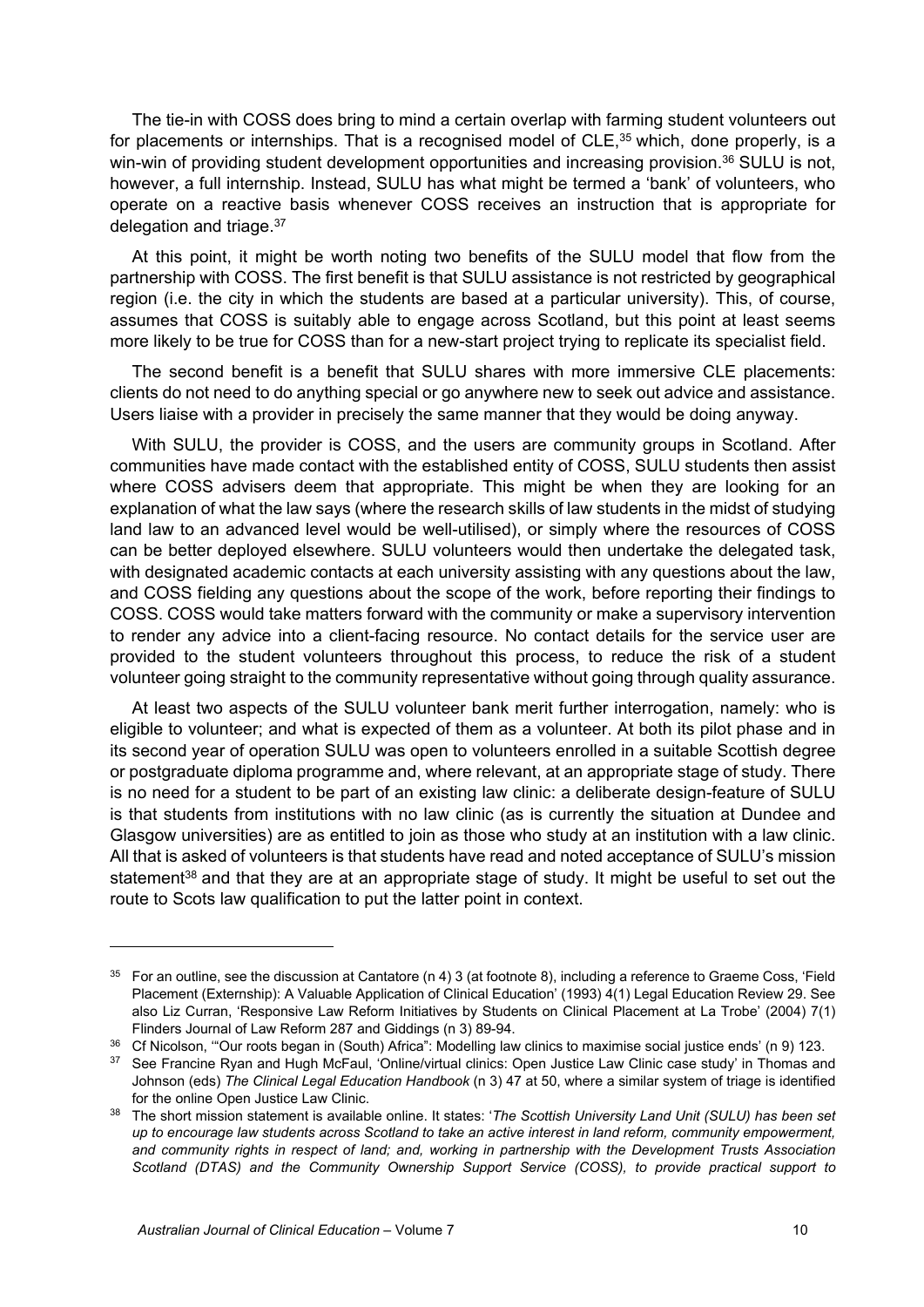The various means by which someone can qualify as a Scottish solicitor are detailed on the Law Society of Scotland website.<sup>39</sup> For present purposes, it can be noted that law students intending to become a solicitor would typically study for a law degree (the LLB). After completing that degree, there is a further gatekeeper qualification called the postgraduate diploma in professional legal practice (the DPLP). There is no further academic qualification needed subsequent to the DPLP, but there is still a further 'on the job' stage of working as a trainee solicitor in a legal office for two years (after which those who navigate a traineeship and are signed off as fit and proper become a fully qualified solicitor). This final stage is not relevant to SULU, which only seeks volunteers at the LLB or DPLP stage. One other point worth flagging about Scottish law degrees is that they can be, and more often than not are, completed as a first degree (i.e. there is no JD model in Scotland). There is however an 'accelerated' or 'graduate entry' LLB, which allows students who already have a degree in a different discipline to complete the LLB in two (rather than the usual minimum of three) years.

All of this scans across to SULU as follows: student membership of SULU is open to anyone enrolled at a Scottish University as an undergraduate LLB student *in their second year or above*; an accelerated LLB student; or a DPLP student. There are two reasons for the single stagerelated stipulation for undergraduate students. First, property law modules are not generally studied in the first year of a Scots law LLB, and at least a grounding in that subject would be helpful for SULU volunteers. Furthermore, undergraduate students may be adapting to a new life in higher education (never mind as a new law student). Those combined reasons contributed to the second-year stipulation for undergraduate LLB students. It was felt unnecessary to extend the stipulation to 'graduate entry' students, given their proven academic track record.

Finally, the means by which cases are allocated, or claimed, by eligible student volunteers need to be set out. Once a community representative has detailed an issue to COSS, the enquiry will, if appropriate, be delegated to SULU as a whole with details of the background to the case, what the specific query is, whether a particular form of response is sought, and any deadline for a response. To date, this has been done by way of an email to all SULU volunteers, and then the first available student (or a student team of two or more people who work well together) to respond is allocated the work. In the academic year 2020/21, at the suggestion of COSS, there is a trial system where volunteers are divided into pools sorted by university and tasks are delegated to all the universities, after which the first volunteer (or volunteers) for such a task at each university will complete the relevant task, and COSS will receive more than one report. Whilst this will increase the workload of the contact at COSS, this should allow for the best individual response or a suitable composite response to be developed for the user.

Admittedly, and like any sort of volunteering, some volunteers might be less inclined to pick up tasks than others, or conversely, some students might even pick up too much. Any potential for either of these issues can be mitigated by the delegation and logging of tasks by one person at COSS. As to the potential problem of avoiding their responsibilities, student volunteers are asked

*community bodies looking to exercise these rights.'* 'Scottish Universities Land Unit (SULU)', *Community Ownership Support Service* (Web Page, 2020) <https://dtascommunityownership.org.uk/resources/fact-sheets-and-

tools/scottish-universities-land-unit>. 39 'Qualifying as a Scottish Solicitor', *Law Society of Scotland* (Web Page, 2020) <https://www.lawscot.org.uk/qualifying-and-education/qualifying-as-a-scottish-solicitor/>. This note does not, and indeed SULU's eligibility criteria do not, consider the possibility of an alternative route to qualification (i.e. one that does not involve a university degree). That route would involve working in a solicitor's office completing a workbased learning module alongside studying then sitting certain exams, set by the Law Society of Scotland. Given the relatively low numbers who embark on this route to qualification, not to mention the fact such individuals would tend to have a full-time job in a law firm (e.g. as a paralegal), opening up SULU to such individuals was not mentioned in SULU's criteria, although SULU was approached by such an individual there would it might be thought appropriate to allow that person to volunteer (albeit the first U in the SULU acronym might need to be revisited).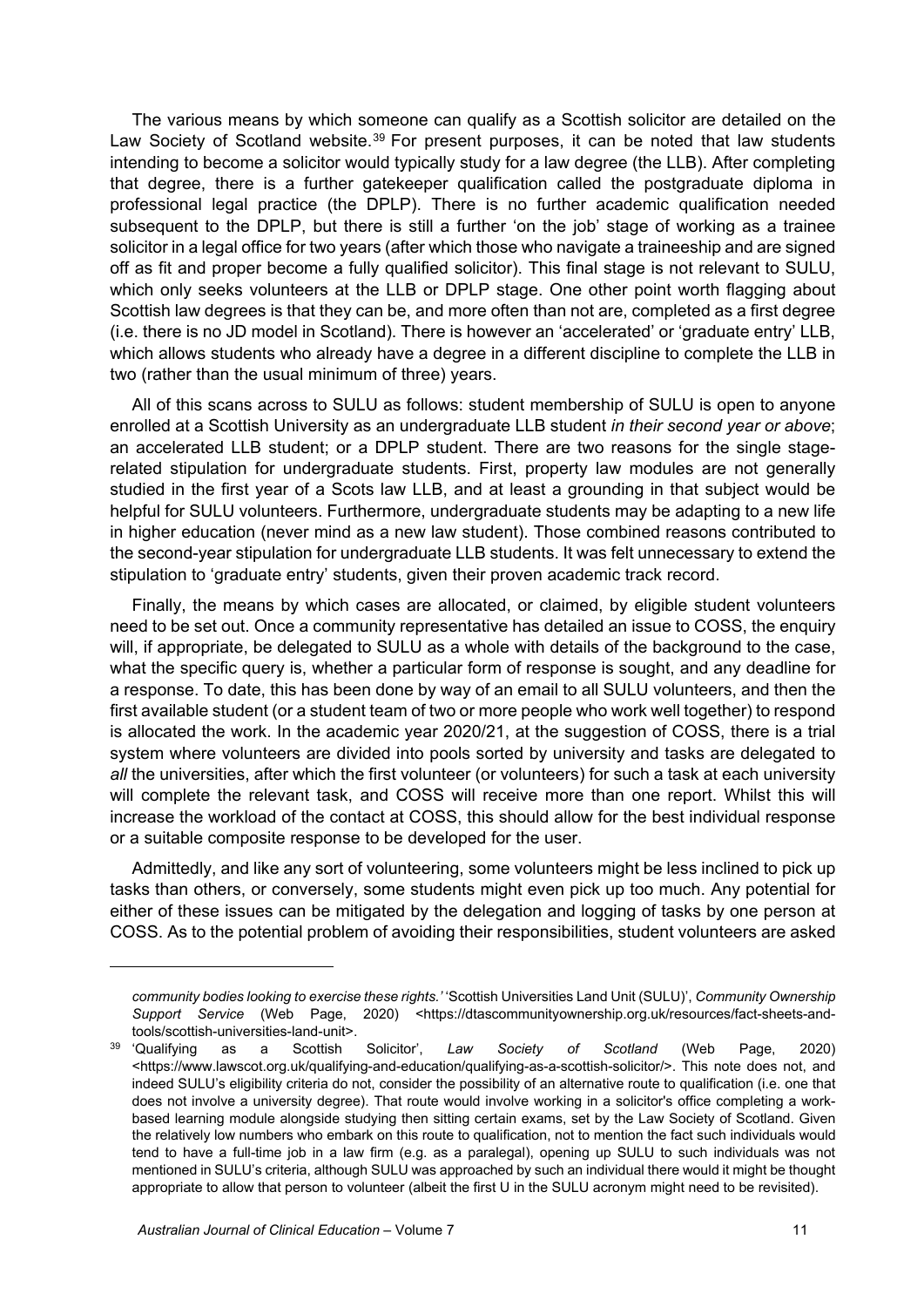to confirm acceptance of SULU's mission statement when they volunteer, and the delegation process documentation makes clear that student volunteers are expected to respond if they are able (subject to past workloads on SULU and other pro bono projects). In the event that no student volunteers with capacity are available, the work would be returned to the COSS team, meaning the community will not be left in the lurch.

That gives a flavour of some of the key governance points of SULU. The process for volunteering, delegation and supervision is set out in more detail in a 'Heads of Terms' document on the DTAS website.<sup>40</sup> Having such governance arrangements for any organisation is, of course, necessary, but the proof of the pudding is in the eating. The next portion of the paper will accordingly analyse the data that exists so far.

## **V SULU SO FAR**

As detailed above, the first year of SULU ran as a pilot involving students at the University of Aberdeen. Twelve students volunteered to work in partnership with the Development Trusts Association Scotland and its Community Ownership Support Service to provide practical support to communities. After an initial declaration of interest, a training session involving representatives of COSS and the Scottish Government's community land team took place at the University of Aberdeen in March 2018. Subsequently, students undertook tasks that were delegated to them in line with the process detailed above.

SULU students provided advice on a range of issues in its first year, as detailed in an online update from 2019.<sup>41</sup> Three cases were explicitly highlighted. Without going into the finer details of Scots law regarding these problems, the publicised issues included:

- i) rights of pre-emption that exist in a title to land (such pre-emptions, or rights of first refusal, being something that can be imposed on the land in certain circumstances by way of something known as a 'real burden' in Scots law, roughly equivalent to real condition/restrictive covenant in common law systems), and how such a pre-emption right might be triggered or extinguished;
- ii) economic development burdens (being another species of real burden, albeit a rare one that was recently introduced by the Title Conditions (Scotland) Act 2003, with that novelty requiring a degree of original research into the circumstances where such a burden might be appropriate); and
- iii) some more traditional property law issues, including access rights to a site over neighbouring land (such a right of use is known as a servitude in Scots law, roughly analogous to an easement) and encroachment (i.e. a possible issue of development on land by someone who was not the owner of that land).

In these situations, SULU student volunteers provided advice on the relevant legal framework(s) to furnish the client with more information and in turn, help them decide what to do next. Interestingly, most of the advertised issues in the first year were not about Scottish land reform legislation. Instead, they dealt with issues that could crop up with any conveyancing transaction. That being the case, some advice was provided to a community who had been asked by a landowner to consider a scheme which was perceived to be a potential workaround relating to a community right to buy, even though that advice was not alluded to on SULU's 2019 online

<sup>40 &#</sup>x27;Heads of Terms', *Community Ownership Support Service* (Web Page, 2020) <https://dtascommunityownership.org.uk/sites/default/files/SULU%20-%20Heads%20of%20Terms%202020.pdf>. This is the second incarnation of the SULU Heads of Terms, having been updated in 2020 from the initial version

drafted in 2017. 41 'Who, What and Where are we going from here?', *Community Ownership Support Service* (Blog Post) <https://dtascommunityownership.org.uk/SULU-Blog>.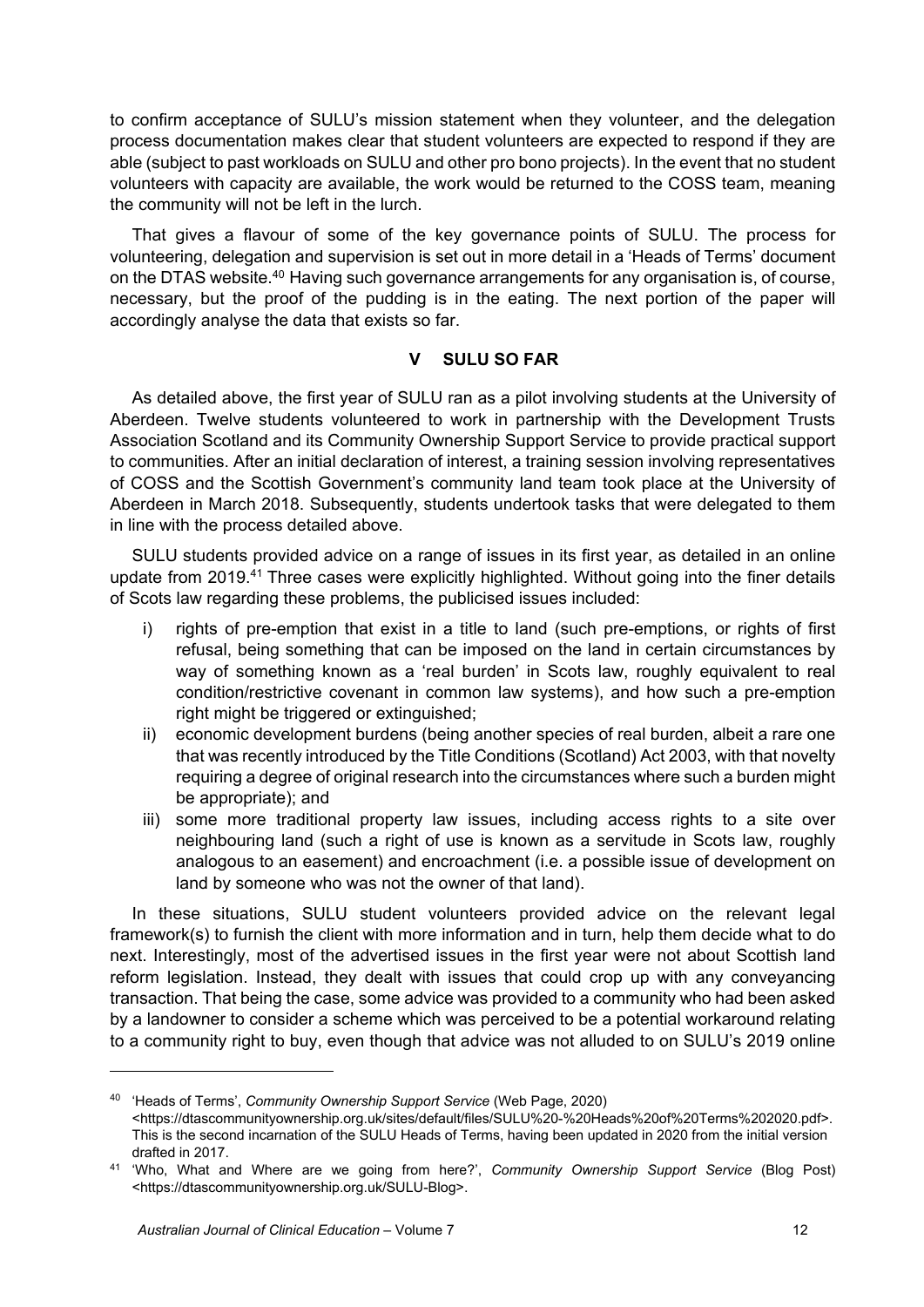update; it was decided *not* to publicise the nature of that advice on the internet, as any benefit of showcasing SULU's work might have had the by-product of allowing an untested workaround to gain traction in a way that caused issues for future community acquisition schemes.

The 2019 update then went on to note, more generically, that there was '*a lot of interest in SULU and the potential support that can be provided to groups, with scope for a lot more queries to be fed through to SULU students.*' Naturally, the webpage was trying to promote SULU and its impact, but even with that disclaimer any such interest does go some way to justifying the SULU initiative.

The 2019 update also noted a desire to '*commission SULU students to prepare specific resources that could then be made available to communities everywhere, and to open up access to SULU to other organisations and anyone involved in community ownership anywhere in Scotland.*' This has now happened, in the form of a factsheet on the legal implications of the dissolution of a company that owns land for a community seeking to acquire such land under community right to buy legislation.42

At the time of writing, further activity from SULU's second year has not been recorded on the internet, save for the development of a fact sheet on the interaction of the rules relating to a community right of acquisition for abandoned, neglected and detrimental land and how that right interacts with dissolved companies (i.e. companies that are no longer in existence and therefore no longer able to own property).<sup>43</sup> That lack of internet information does not mean that there is a lack of data. With due acknowledgment to COSS for sharing its annual report to the Scottish Government with the author, it can be noted that launch events for new SULU outposts were held at the universities of Dundee and Glasgow in the academic year 2019/20, with 24 students and 39 students respectively signing up. A further eight students from the University of Strathclyde intimated an interest in the second semester of that academic year (albeit these students joined the initiative too late to have an impact on this dataset).

During that academic year, nine questions were put to the students, with COSS's (as yet unpublished) report noting that '*all questions were very promptly picked up by the students and answered*'. A selection of questions related to environmentally detrimental land in the context of Part 3A of the Land Reform (Scotland) Act 2003 (such land being susceptible to community acquisition); abandoned and ownerless land (again in the context of Part 3A of the Land Reform (Scotland) Act 2003, and also the more technical senses of ownerless land in terms of Scots private law and UK company law); and the definition and treatment of the verge of a road in a situation where that had an impact on a local community. Interestingly, this report noted that there was both desire from the volunteer students to help and capacity to provide support to volunteers, before noting that, '*The limiting factor is the number of questions being submitted from community groups.*' Clearly, there is a resource that is ripe for development here – a point that is illustrated by the fact the number of volunteers actually outnumbers the number of questions set – and the COSS 19/20 report noted that the development of referral routes would be a key area of activity for the future. This is not to say there has been no publicity of the initiative. Specific SULU literature was handed out to delegates at the Community Land Scotland conference in 2018, for example. It is now incumbent on the parties involved with SULU to ensure that the groundwork that has been put in place can be developed and publicised further, to allow it to reach its full

<sup>42 &#</sup>x27;Abandoned, Neglected or Detrimental Land - Dissolved Companies', *Community Ownership Support Service* (Web Page) <https://dtascommunityownership.org.uk/resources/fact-sheets-and-tools/abandoned-neglected-ordetrimental-land-dissolved-companies-sulu>. 43 'Abandoned, Neglected or Detrimental Land - Dissolved Companies', *Community Ownership Support Service* (Fact

Sheet)

<sup>&</sup>lt;https://dtascommunityownership.org.uk/sites/default/files/SULU%20Factsheet%20%28Abandoned%2C%20Negl ected%20or%20Detrimental%20Land%20-%20Dissolved%20Companies%29.pdf>.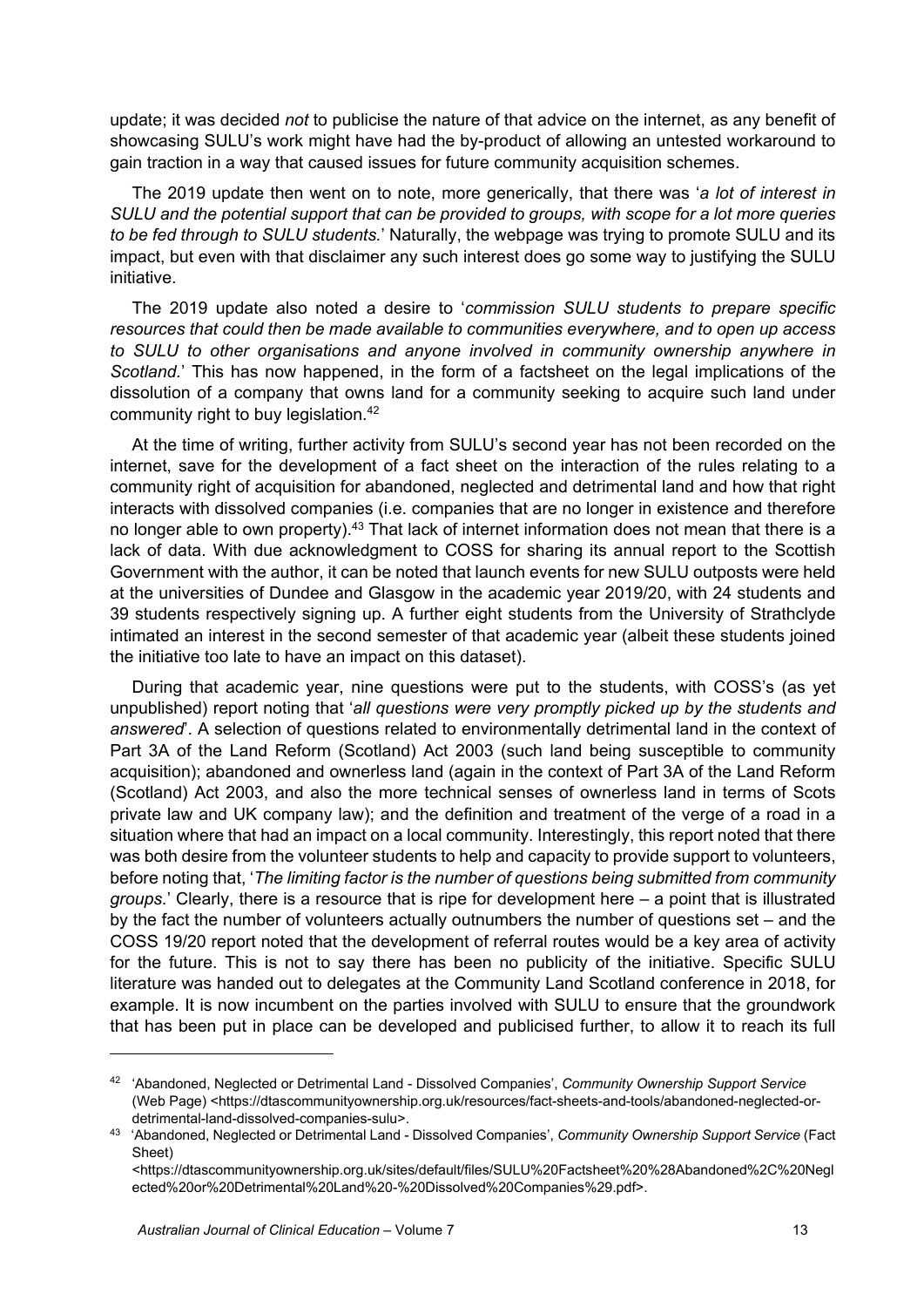potential to benefit the society in which it operates and also to lay the foundation for further research.

#### **VI CONCLUSION**

This paper has set out the basis for and structure of an initiative that is inherently contextspecific. As such, it may be optimistic to hope that mirror ULUs could develop in jurisdictions that do not have the same land reform drive and architecture as Scotland, or it might even be downright inappropriate to assume that such a model could be simply transplanted to other jurisdictions that have different dynamics in terms of, for example, indigenous groups. That being said, other jurisdictions might have already developed some solutions that work for them, with the Land and Environment Court Clinic of UNSW Law offering a glimpse of an Australian model (and perhaps a point of mutual learning).44

That clinic is something of a reaction to the existence of the Land and Environment Court of New South Wales, which is described on its website as 'the first specialist environmental superior court in the world'.45 From the explanation of the Land and Environment Court Clinic online, it is clear that is much more integrated with a formal degree programme than SULU is, but it does offer a potential general lesson of the need for CLE to be adaptive to the context and legal framework in which it operates.

In terms of further general lessons from the SULU initiative, as with all CLE arrangements, it can only work with willing and able law students. The SULU model has, so far, attracted students and indeed academics from four universities. SULU offers a mechanism that can quickly be adopted at law schools, whether such schools have a history of providing CLE or otherwise. For schools without current pro bono provision, SULU can operate in a manner that should not trigger the antennae of heads of school or other governors who might be otherwise worried about seedfunding, insurance implications and supervision, plus it allows students to make a positive contribution in a field where advice is needed and do so in a way that should not upset any applecarts (for example, by ostracising the local legal profession). One might even hope that it offers a model for a proverbial dipping of toes into pro bono waters, which could lead to further initiatives at schools where there has not been a history of CLE.

As regards the further development of SULU and related research, one aspect that should be analysed in future is the impact that volunteering at SULU has had on the students themselves. Those who administrate the scheme at COSS have reported no particular complaints from students, and also noted that an in-person meeting of volunteers had been planned by students at one university, although that was cancelled with the lockdown restrictions of 2020. This could be revisited at the end of the current academic year. There might also be scope to survey former volunteers in the coming years, to gauge what impact the activity has had (if any) on their future practice and specialisms. Relatedly, further study might be undertaken into initiatives like SULU that are directed towards groups rather than individuals, in terms of whether that affects the approach of volunteers, but also in terms of what represents a satisfactory outcome for the users of the service.

To conclude, some Scottish communities may be in a place (literally and metaphorically) where they can obtain legal advice in relation to land-based barriers that they face. Others might not be

<sup>44 &#</sup>x27;Land and Environmental Court Clinic', *UNSW Law* (Web Page) <https://www.law.unsw.edu.au/students/clinics/land-and-environment-court-clinic>. 45 See 'About Us' *Land and Environmental Court* (Web Page)

<sup>&</sup>lt;http://www.lec.justice.nsw.gov.au/Pages/about/about.aspx>. It was created by the *Land and Environment Court Act 1979* (NSW).